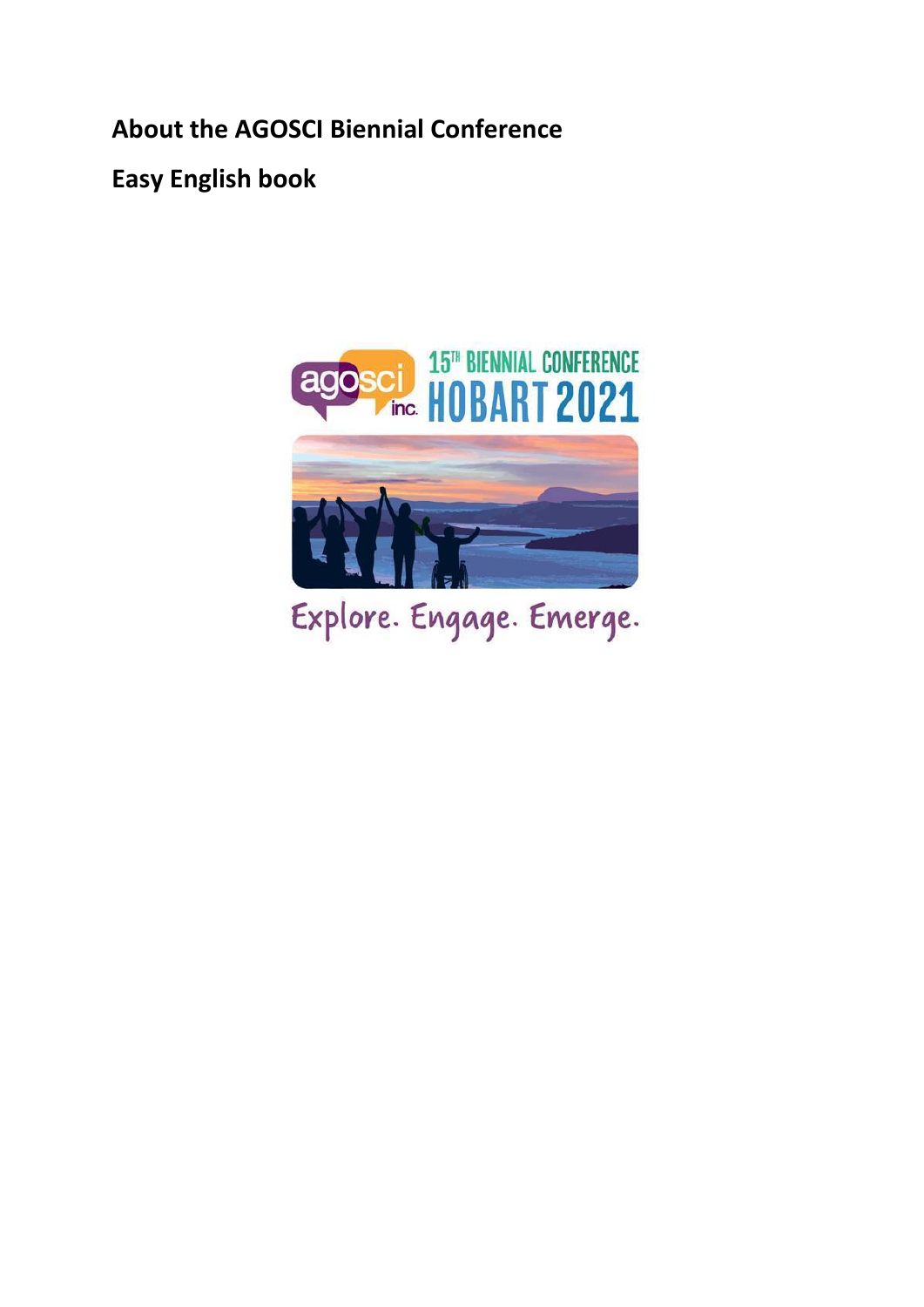## **About this book**

## This book is by AGOSCI.

When you see the word **we** it means AGOSCI.

AGOSCI is a community of

- AAC experts
- AAC users
- People who care about disability and AAC.



AAC stands for augmentative and alternative communication.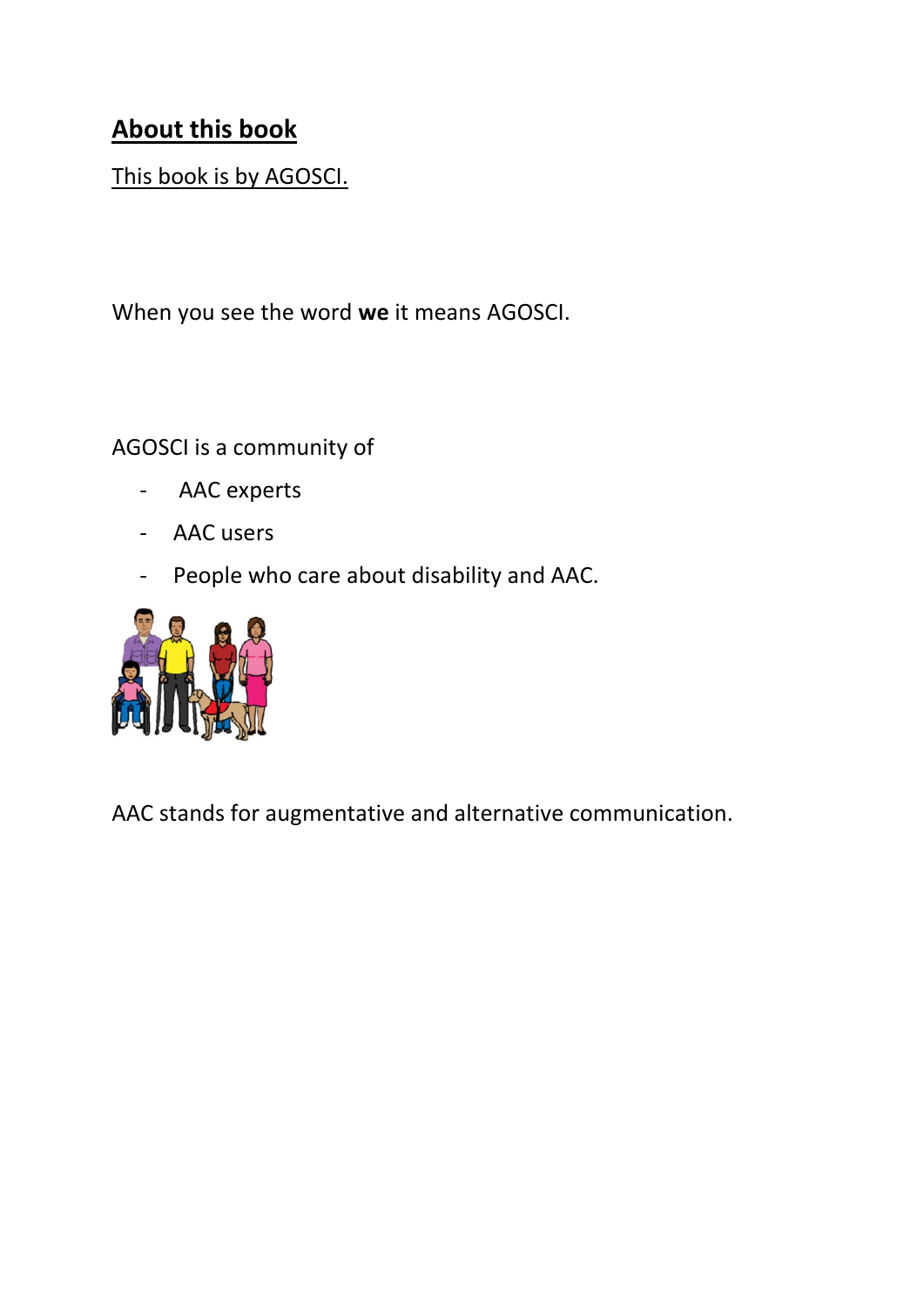AAC means people use other ways to get their message across.

This could be



- a communication board



- signing



- gesture



- touch



- a communication device



- writing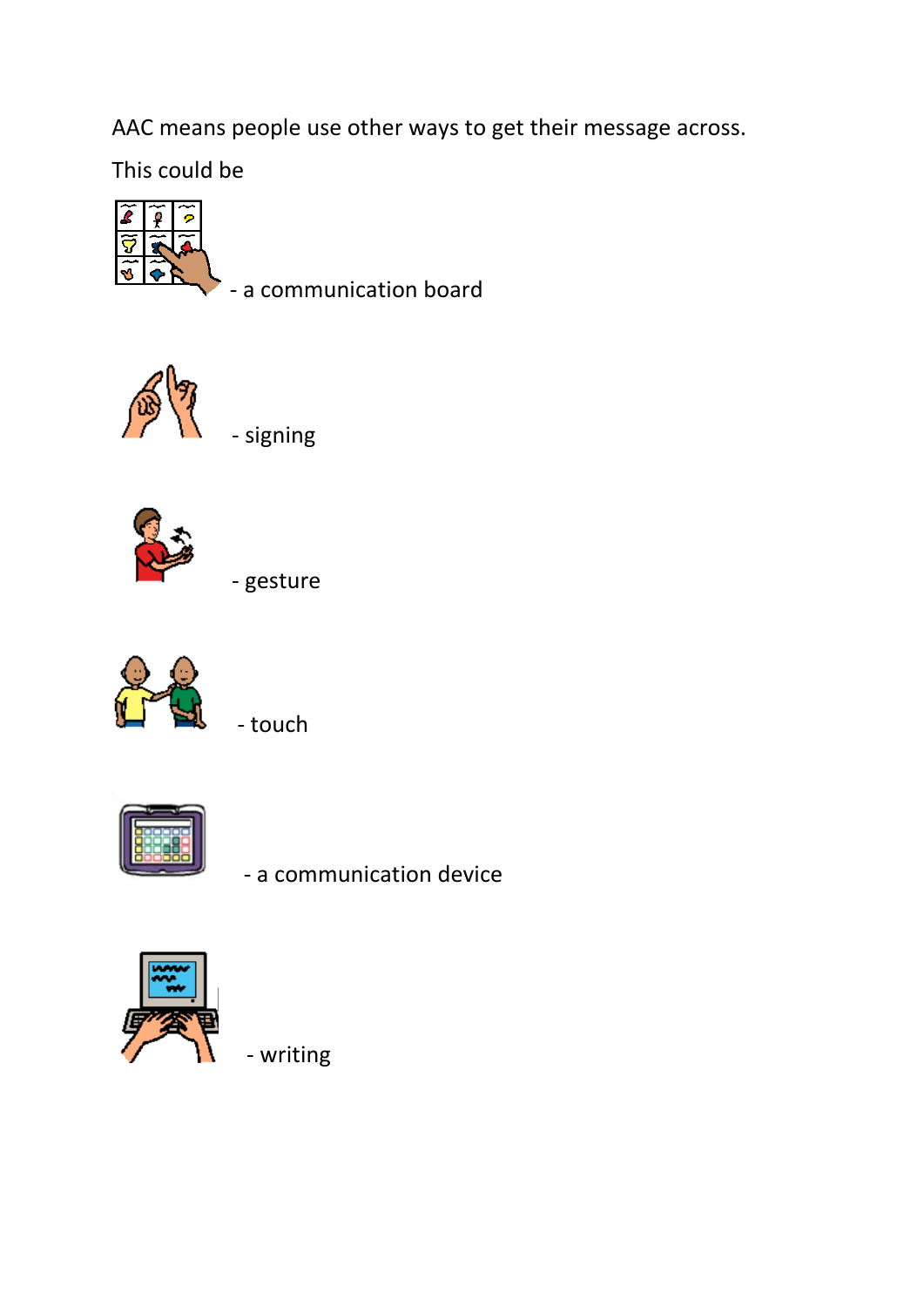

AGOSCI helps people who communicate in different ways to

- have a voice
- be part of the community.

We teach people about communication supports needs.

Some people use some AAC to support their speech.

Some people mainly use signs, pictures, writing or a device to tell others their message.



**Volunteers** are in charge of AGOSCI.

Volunteers are people who

- give their time to work with AGOSCI
- are **not** paid.

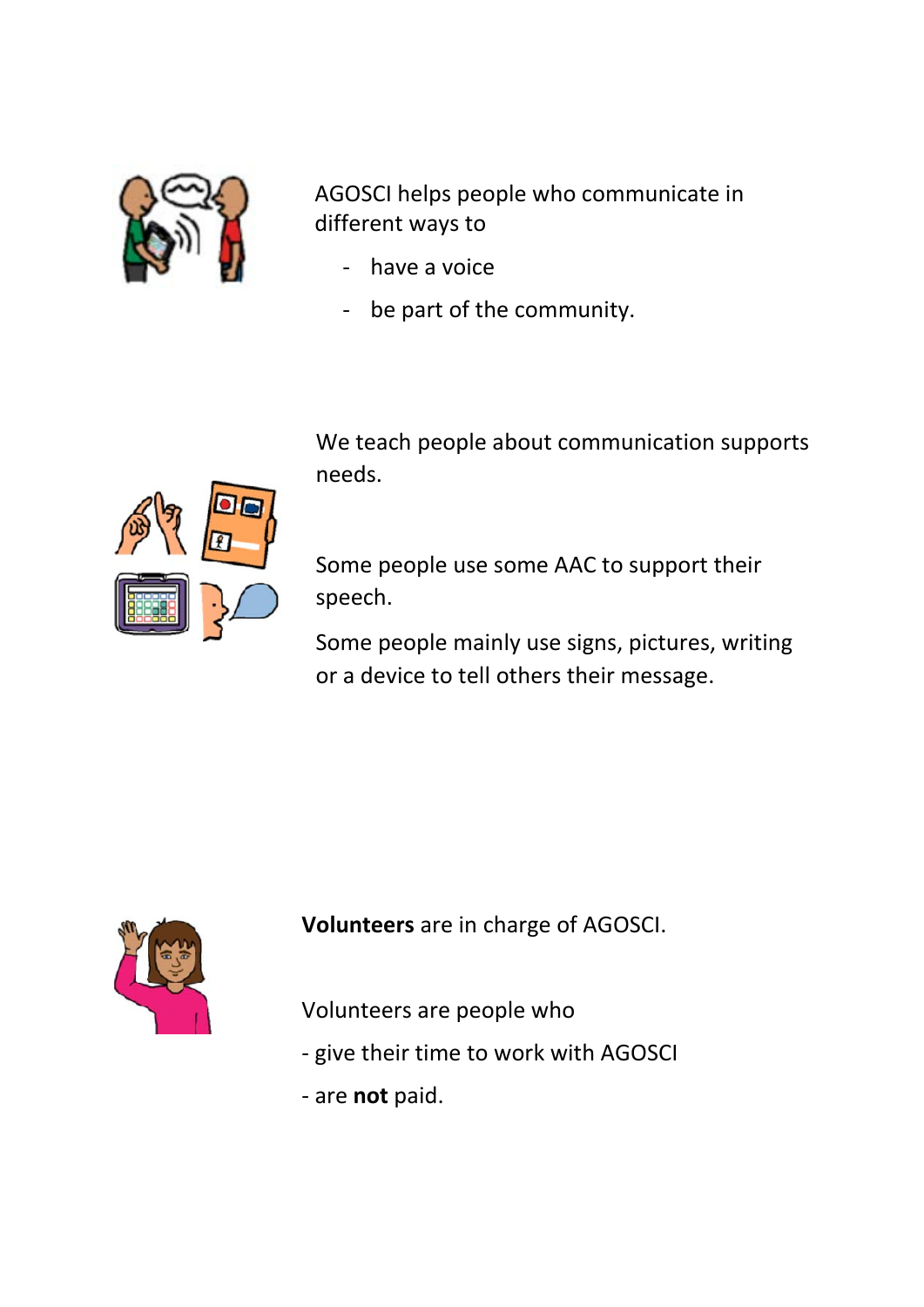About The Biennial Conference

i

Biennial means something happens 1 time every 2 years

The conference is 1 September – 4 September 2021

The conference will be in Hobart Tasmania.



It is a 4-day conference.



At the conference you can learn about AAC in our

- Workshops with smaller groups and activities



- Presentations to larger groups and questions at the end



You can meet and have a chat with many different people.